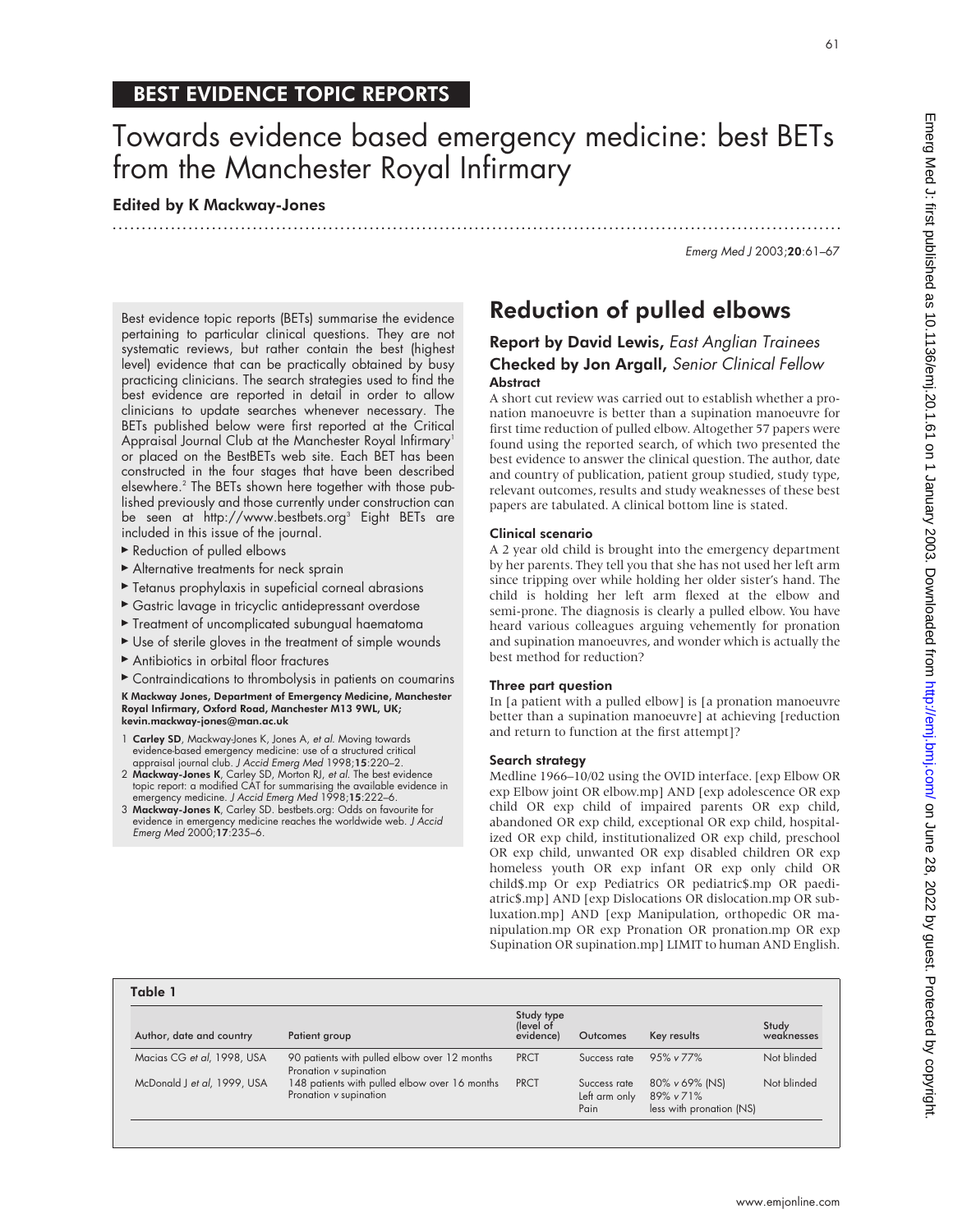#### Search outcome

Altogether 57 papers were found of which 54 were irrelevant or of insufficient quality. The remaining three were all randomised controlled trials. One of these was looking at supination with flexion compared with extension. The remaining two papers are shown in table 1.

#### Comment(s)

The classic method for reduction of pulled elbows is supination at the wrist followed by flexion at the elbow. There has been no difference demonstrated between flexion and extension during this manoeuvre. When studying a practical procedure it is impossible to exclude all bias and this may weaken these results.

#### **EXAMPLE CLINICAL BOTTOM LINE**

Pronation with or without elbow flexion is the first line method of reduction for pulled elbows.

Macias CG, Bothner J, Wiebe R. A comparison of supination/flexion to hyperpronation in reduction of radial head subluxations. Pediatrics 1998;102:e10.

McDonald J, Whitelaw C, Goldsmith LJ. Radial head subluxation: comparing two methods of reduction. Acad Emerg Med 1999;6:15–18.

## Alternative treatments for neck sprain

## Report by Kerstin Hogg, Clinical Research Fellow

## Checked by Rosemary Morton, Consultant **Abstract**

A short cut review was carried out to establish whether osteopathy or chiropractic treatments improve outcome in patients with neck sprain. Altogether 206 papers were found using the reported search, of which nine presented the best evidence to answer the clinical question. The author, date and country of publication, patient group studied, study type, relevant outcomes, results and study weaknesses of these best papers are tabulated. A clinical bottom line is stated

#### Clinical scenario

A 25 year old woman attends the emergency department having been in a rear end shunt. She complains of pain in her neck. On examination she has right sternomastoid tenderness and restricted movement. You diagnose a neck sprain and advise physiotherapy, exercise and anti-inflammatory drugs. She asks you whether she should go and see an osteopath or a chiropractor. You wonder whether there is any evidence for these alternative treatments.

#### Three part question

In [adults with neck sprain] does [osteopathy or chiropractic] improve [outcome]?

#### Search strategy

Medline using the OVID interface 1966–10/02, Cochrane Library 2002 Issue 3 and hand search of paper references. [(exp Neck injuries OR exp Neck pain OR neck.mp OR whiplash.mp) AND (exp Osteopathic medicine OR osteopath\$.mp OR chirop\$.mp)] LIMIT to human AND English.

#### Search outcome

Altogether 206 papers were found, of which 13 were relevant. One literature review is not included in table 2 as all the papers are either represented in another review or described separately. Three papers were excluded on the basis of having 10 or fewer patients. The remaining nine papers are shown in table 2 .

#### **Comments**

Virtually all of these studies are flawed and the numbers tiny. In particular there are no powerful studies comparing best conventional treatment with best alternative treatments. There were no papers relating directly to osteopathy.

#### $\triangleright$  CLINICAL BOTTOM LINE

Chiropractic therapy is associated with improvement in neck symptoms but there is no evidence to show whether this improvement is greater or worse than that obtained with conventional treatment.

Koes BW, Assendlft WJJ, van der Heijden GJMG, et al. Spinal manipulation and mobilisation for back and neck pain: a blinded review. BMJ 1991;303:1298–303.

Cassidy JD, Lopes AA, Yong-Hing K. The immediate effect of manipulation versus mobilisation on pain and range of motion in the cervical spine: a randomised controlled trial. J Manipulative Physiol Ther 1992;15:570–5.

Koes BW, Bouter LM, van Mameren H, et al. A randomised clinical trial of manual therapy and physiotherapy for persistent back and neck complaints: subgroup analysis and relationship between outcome measures. J Manipulative Physiol Ther 1993;16:211-19.

Skargren EI, Oberg BE, Carlsson PG, et al. Cost effectiveness analysis of chiropractic and physiotherapy treatment for low back and neck pain. Spine 1998;22:2167–77.

**Verhoef MJ**, Page SA, Waddell SC. The chiropractic outcome study: pain,<br>functional ability and Satisfaction with care. *J Manipulative Physiol Ther* 1997;20:235–40.

Woodward MN, Cook JCH, Gargan MF, et al. Chiropractic treatment of

chronic whiplash injuries. *Injury* 1996;**27**:643–5.<br>**Jordan A**, Bendrix T, Nielsen H, *et al*. Intensive training, physiotherapy, or<br>manipulation for patients with chronic neck pain. S*pine* 1998;**23**:311–19. Giles LGF, Muller R. Chronic spinal pain syndromes: a clinical pilot trial

comparing acupuncture, a non-steroidal anti-inflammatory drug and spinal manipulation. J Manipulative Physiol Ther 1999;22:376-81.

McMorland G, Suter E. Chiropractic management of mechanical neck and low-back pain: a retrospective, outcome-based analysis. J Manipulative Physiol Ther 1999;23:307-11.

## Tetanus prophylaxis in superficial corneal abrasions

## Report by Prodeep Mukherjee, Specialist Registrar

## Checked by A Sivakumar, Consultant **Abstract**

A short cut review was carried out to establish whether tetanus prophylaxis is indicated after non-penetrating corneal abrasion. Altogether 30 papers were found using the reported search, of which one presented the best evidence to answer the clinical question. The author, date and country of publication, patient group studied, study type, relevant outcomes, results and study weaknesses of this best paper are tabulated. A clinical bottom line is stated.

#### Clinical scenario

A 44 year old man presents to the emergency department with a foreign body sensation in his right eye. Fluorescein examination reveals a piece of grit. After removal there is a small corneal abrasion with no evidence of perforation. The patient has had a primary course of tetanus antitoxin and thinks his only tetanus booster was less than 10 years ago but is not sure. You wonder whether the patient requires a tetanus booster to reduce any risk from the abrasion.

#### Three part question

In [patients with non penetrating corneal abrasion] is [tetanus toxoid booster] necessary to [prevent clinical tetanus infection]?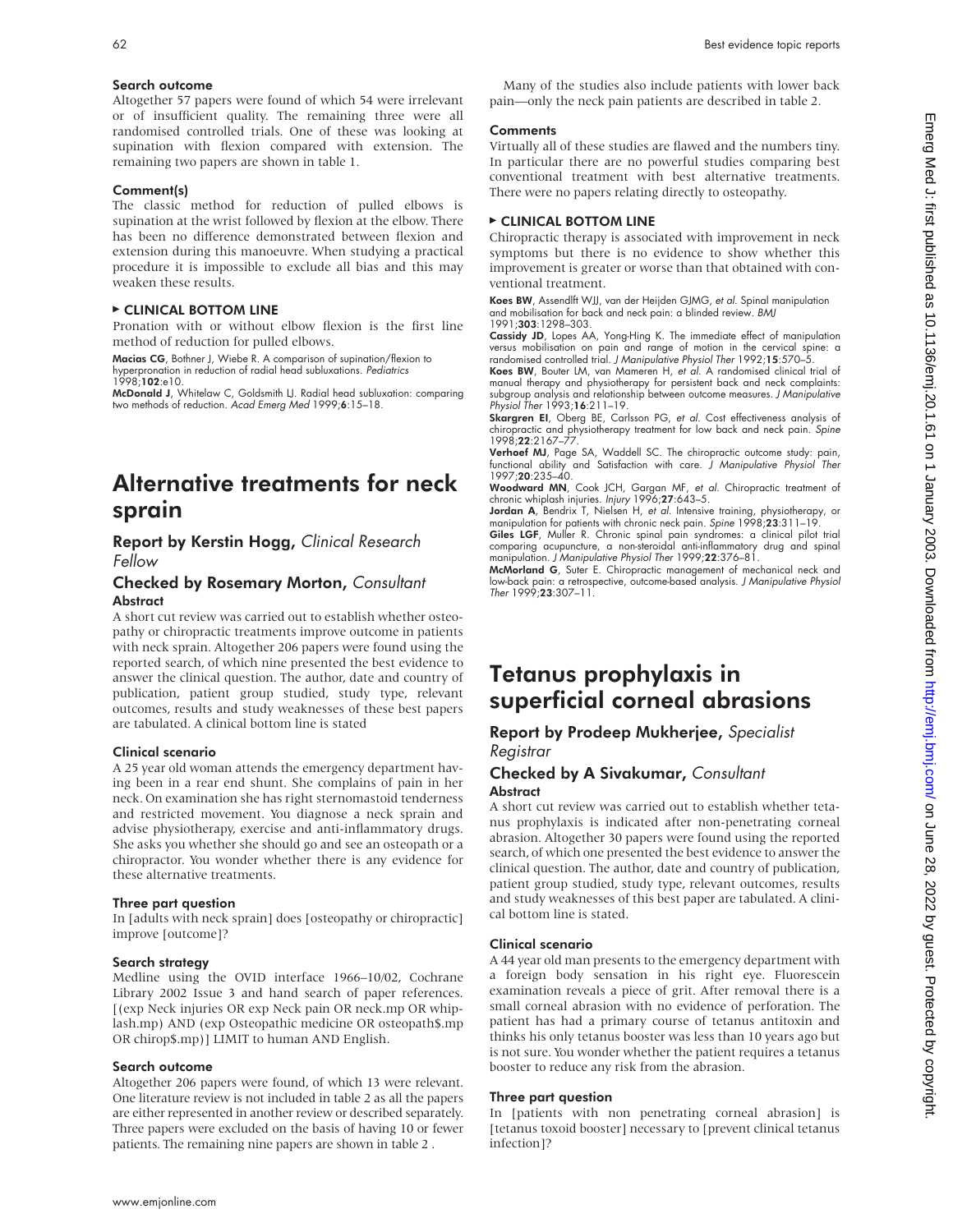#### Search strategy

Medline 1966–10/02 using the OVID interface. [(exp tetanus OR exp tetanus antitoxin OR exp tetanus toxin OR exp tetanus toxoid OR tetanus.mp) AND (exp Cornea OR corneal abrasion.mp OR exp Eye Injuries OR exp Eye Foreign Bodies OR exp Wounds, Nonpenetrating)].

#### Search outcome

 $T = 120$ 

Altogether 31 papers found of which 21 were irrelevant or of insufficient quality for inclusion. Five papers on cases of tetanus following penetrating eye injuries, one paper on tetanus from an eyelid injury, and three papers on treatment of ocular animal bite injuries were excluded as not directly relevant. The remaining paper is shown in table 3.

### Comment(s)

The only relevant paper found was an experimental animal study. Unlike skin, corneal epithelium does not have an underlying blood supply (receiving nutrients from the aqueous humor) and often shows substantial healing within six hours of

| Author, date<br>and country                          | Patient group                                                                                                                              | Study type<br>(level of<br>evidence) | Outcomes                                                                               | Key results                                                                                                                                                                                       | Study weaknesses                                                                                                                                                 |  |
|------------------------------------------------------|--------------------------------------------------------------------------------------------------------------------------------------------|--------------------------------------|----------------------------------------------------------------------------------------|---------------------------------------------------------------------------------------------------------------------------------------------------------------------------------------------------|------------------------------------------------------------------------------------------------------------------------------------------------------------------|--|
| Koes BW et al,<br>Netherlands,<br>1991               | 5 RCTs all comparing<br>cervical manipulation to<br>a control                                                                              | Review                               | Recovery                                                                               | 3 studies concluded manipulation<br>better than collar and analgesics.                                                                                                                            | Studies rated poor-moderate<br>on methodology scoring                                                                                                            |  |
|                                                      | Total number of patients<br>combined 111                                                                                                   |                                      |                                                                                        | 2 studies showed no significant<br>difference between manipulation<br>and diazepam, a collar and<br>transcutaneous nerve stimulation                                                              |                                                                                                                                                                  |  |
|                                                      | Cassidy JD et al, 100 patients with<br>Canada, 1992 mechanical neck pain,                                                                  | <b>RCT</b>                           | Mean improvement in<br>pain as measured by<br>visual analogue scale                    | 17.3 (SD19.5) v 10.5 (SD14.8)                                                                                                                                                                     | Only one treatment with pain<br>score repeated immediately<br>afterwards                                                                                         |  |
|                                                      | One manipulation v<br>mobilization                                                                                                         |                                      |                                                                                        |                                                                                                                                                                                                   | No long term follow up<br>Manipulation was not carried<br>out by an osteopath or<br>chiropractor                                                                 |  |
| Koes BW et al,<br>Netherlands,<br>1993               | 29 patient with neck<br>pain<br>physiotherapy $(n=17)$ v<br>manual therapy $n=12$<br>(manipulation and<br>mobilisation)                    | <b>RCT</b>                           | Subjective pain<br>measurement and<br>physical function over 12<br>months              | Both groups improved without any<br>statistical difference between groups                                                                                                                         | Patients were also assigned<br>to receive treatment by their<br>GP and placebo. These<br>results were not reported<br>Small numbers                              |  |
| Skargren El et<br>al, Sweden,<br>1996                | 70 patients with neck<br>pain                                                                                                              | <b>RCT</b>                           | general health                                                                         | Subjective pain; Function, Significant improvement in pain,<br>function and general health in both<br>groups                                                                                      | No breakdown of results<br>between back and neck pain<br>patients given for the last 2                                                                           |  |
|                                                      | physiotherapy ( $n=29$ ) v<br>chiropractic (n=41)                                                                                          |                                      | Sick leave<br>Fulfillment of patient<br>expectation.<br>All measured until 6<br>months | No difference<br>41% of chiropractic group v 24%<br>physiotherapy group                                                                                                                           | outcomes                                                                                                                                                         |  |
| Verhoef MJ et<br>al, Canada,<br>1997                 | 106 patients with neck<br>pain and 88 with neck<br>and back pain.<br>All had chiropractic<br>manipulation                                  | Prospective<br>cohort                | Index)                                                                                 | Disability (Neck Disability Baseline mean score 23.5, mean<br>score at 6 weeks 13.3 p<0.001                                                                                                       | No control group                                                                                                                                                 |  |
|                                                      | Woodward MN 28 patients with chronic<br>et al, UK, 1996 "whiplash" syndrome.<br>All had chiropractic<br>manipulation                       | cohort                               | following treatment                                                                    | Retrospective Disability at baseline and 26/28 patients had reduction in<br>disability                                                                                                            | Follow-up time period not<br>specified<br>Disability classified by either<br>a chiropractor or by an<br>orthopaedic doctor over the<br>phone<br>No control group |  |
| Jordan A <i>et al</i> ,                              | 119 patients with neck<br>Denmark, 1998 pain for more than 3<br>months                                                                     | <b>RCT</b>                           | Self reported pain and<br>disability                                                   | All treatment modality groups had<br>improved pain levels and disability<br>scores                                                                                                                | All groups underwent<br>intervention.                                                                                                                            |  |
|                                                      | intensive training<br>physiotherapy v<br>chiropractic treatment                                                                            |                                      | Medication use<br>All of above measured<br>until 12 months.                            | All groups progressively reduced<br>analgesic intake                                                                                                                                              | No comparison with natural<br>progression of injury                                                                                                              |  |
| Giles LGF and<br>Muller R,<br>Australia, 1999 weeks, | 33 patients with neck<br>pain for at least 13<br>chiropractor                                                                              | <b>RCT</b>                           | Index) Measured at 4<br>weeks                                                          | Disability (Neck Disability Manipulation group median index<br>score reduced by 10 points<br>$p=0.001$<br>No statistically significant reduction                                                  | Very small numbers<br>particularly in acupuncture<br>and medication groups<br>Numbers within table                                                               |  |
|                                                      | manipulation $(n=18)$ ,<br>acupuncture $(n=7)$ or<br>medication $(n=7)$                                                                    |                                      | Pain as measured by<br>visual analogue scale                                           | in acupuncture or medication group<br>Manipulation group median pain<br>score reduced by 1.5 points<br>$p=0.002$<br>No statistically significant reduction<br>in acupuncture or medication groups | referring to number of patient<br>with neck pain do not add up                                                                                                   |  |
| McMorland G<br>and Suter E<br>Canada, 1999           | 61 patients presenting to Retrospective Neck Disability Index<br>chiropractic with neck<br>pain. All received<br>chiropractic manipulation | cohort                               | score                                                                                  | Reduction in score after 4 weeks of<br>treatment                                                                                                                                                  | No statistics displayed<br>244 patients who did not<br>complete therapy because<br>they got better or worse were<br>excluded!<br>No control group                |  |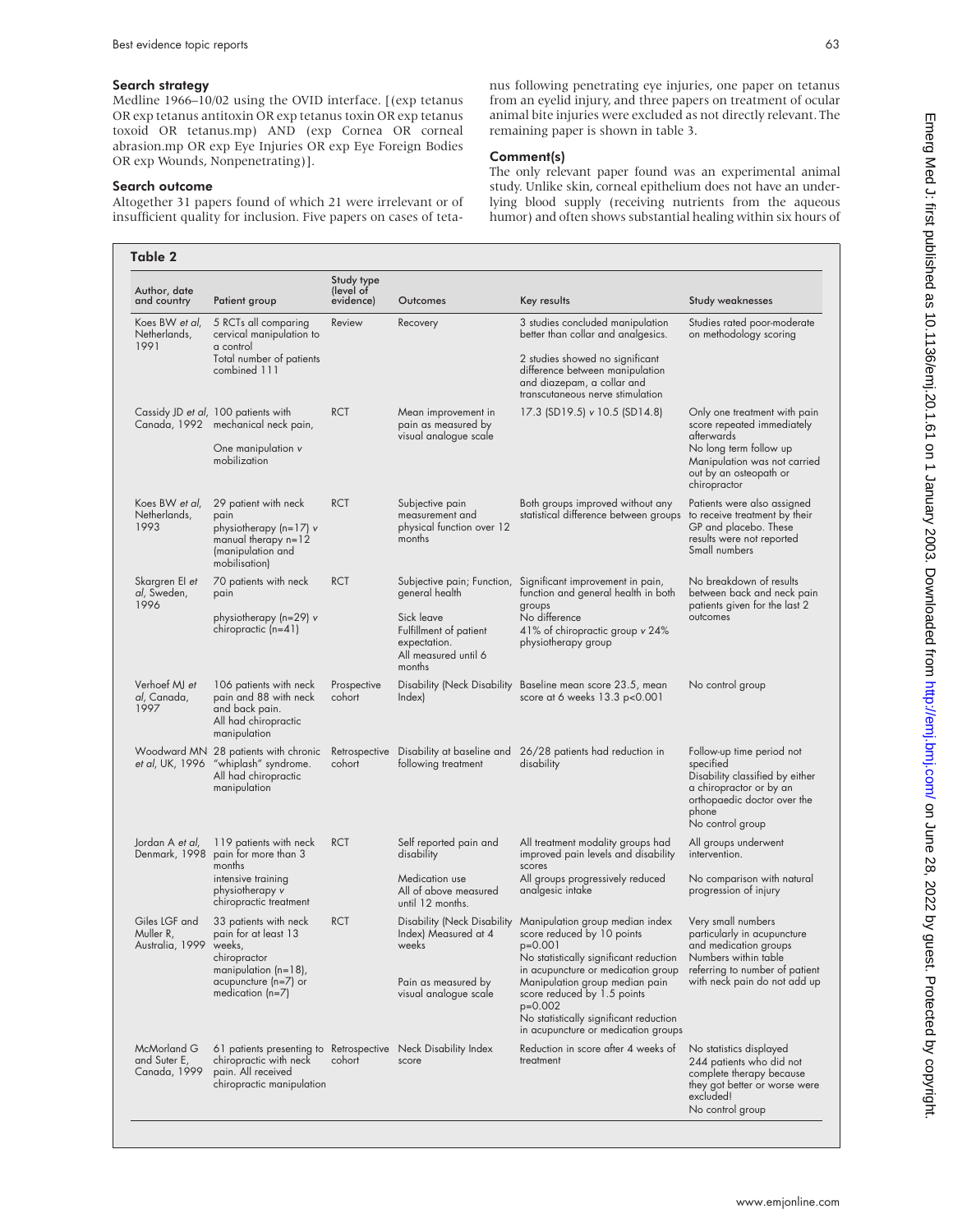| Author, date and<br>country   | Patient group                                                                                                  | Study type (level of<br>evidence)             | Outcomes                                                                                                                                           | Key results                 | Study weaknesses                                                                                                |
|-------------------------------|----------------------------------------------------------------------------------------------------------------|-----------------------------------------------|----------------------------------------------------------------------------------------------------------------------------------------------------|-----------------------------|-----------------------------------------------------------------------------------------------------------------|
| Benson WH et al,<br>1993, USA | Unimmunised mice<br>Animal model surgically<br>injecting live C tetani or<br>tetanus toxin into mice<br>cornea | (Prospective)<br>Experimental animal<br>model | Incidence of clinical tetanus<br>following:<br>- corneal abrasion<br>- corneal penetration<br>- corneal perforation<br>Incidence in immunised mice | 0/9<br>0/9<br>10/27<br>0/42 | Animal model<br>C tetani organisms and toxin<br>used pure - not representative<br>of usual clinical mixed flora |

injury. Criteria for deciding if a corneal abrasion is tetanus prone or not should therefore probably be different than that for standard skin abrasions. Finally there are no case reports in the literature of clinical tetanus developing from a simple corneal abrasion. In clinical practice it should be remembered that there may be public health benefits in encouraging tetanus prophylaxis whenever the opportunity arises.

#### $\triangleright$  CLINICAL BOTTOM LINE

There is no clinical reason to provide tetanus prophylaxis in the emergency department following superficial corneal abrasions with no evidence of perforation, infection, or devitalised tissue.

**Benson WH**, Snyder IS, Granus V, *et al*. Tetanus prophylaxis following ocular<br>injuries. *J Emerg Med* 1993;**11**:677–83.

## Gastric lavage in tricyclic antidepressant overdose

Report by Stewart Teece, Clinical Research Fellow

## Checked by Kirsten Hogg, Clinical Research Fellow

#### **Abstract**

A short cut review was carried out to establish whether gastric lavage is indicated after tricyclic antidepressant overdose. Altogether 82 papers were found using the reported search, of which one presented the best evidence to answer the clinical question. The author, date and country of publication, patient group studied, study type, relevant outcomes, results and study weaknesses of this best paper are tabulated. A clinical bottom line is stated.

#### Clinical scenario

A 23 year old air hostess is brought into the emergency department having been found collapsed next to an empty bottle of amitriptyline. She has a Glasgow Coma Scale score of 7/15, is tachycardic and twitchy. After a rapid sequence induction and intubation you wonder whether there is any benefit from gastric lavage.

#### Three part question

[In overdose of tricyclic antidepressant] is [gastric lavage better than charcoal or nothing] at [reducing toxicity]?

#### Search strategy

Medline 1966–10/02 using the Ovid interface. [(exp gastric lavage OR gastric lavage.mp OR washout.mp OR exp irrigation or lavage.mp OR gastric emptying.mp) AND (exp disipramine OR exp antidepressive agents, tricyclic OR exp antidepressive agents OR exp amitriptyline OR exp imipramine OR tricyc\$.mp OR amitriptyline.mp) AND (exp poisoning OR poisoning.mp OR exp overdose OR overdose.mp)] LIMIT to human AND English Language.

#### Search outcome

Altogether 82 papers found, 81 of which were not relevant to the question. The remaining paper is shown in table 4.

#### Comment(s)

This study shows no statistically significant difference between the three groups. Although it seems small it has 80% power for showing a change of ITU admission time of 12 hours at p=0.05. Furthermore, a study by Watson *et al* showed that only 8.7% (95% C.I. 0.4 to 21.7%) of the estimated dose of tricyclic was recovered by gastric lavage.

#### $\triangleright$  CLINICAL BOTTOM LINE

There is no evidence for gastric lavage in tricyclic antidepressant overdose.

Bosse GM, Barefoot JA, Pfeifer MP, et al. Comparison of three methods of gut decontamination in tricyclic antidepressant overdose. J Emerg Med 1995;13:203–9.

Watson WA, Leighton H, Guy J, et al. Recovery of cyclic depressants with gastric lavage. J Emerg Med 1989;7:373–7.

| Author, date<br>and country  | Patient group                                                                                          | Study type<br>(level of<br>evidence) | Outcomes                            | Key results                                                                                 | Study weaknesses                                                |
|------------------------------|--------------------------------------------------------------------------------------------------------|--------------------------------------|-------------------------------------|---------------------------------------------------------------------------------------------|-----------------------------------------------------------------|
| Bosse GM et<br>al, 1995, USA | 51 patients presenting with tricyclic RCT                                                              |                                      | Mean length of stay                 | 93.3 (+/- 94.3) hours v 107.2<br>$(+/- 106.8)$ hours v 66.7 $(+/-$<br>41.7) hours (p=0.473) | Not blinded                                                     |
|                              | overdose.                                                                                              |                                      |                                     |                                                                                             | Small numbers                                                   |
|                              | Charcoal only (n=22) v charcoal<br>then lavage $(n=14)$ v charcoal then<br>lavage then charcoal (n=15) |                                      | Mean length ICU stay                | 66.9 (+/- 96.0) hours v 54.1<br>$(+/- 34.3)$ hours v 34.4 $(+/-$<br>27.3) hours (p=0.436)   | Variations between<br>presenting GCS and<br>drug levels between |
|                              | 39 intubated                                                                                           |                                      | Mean mechanical<br>ventilation time | 43.4 (+/- 17.7) hours v 24.1<br>$(+/- 18.3)$ hours v 17.8 $(+/-$<br>14.0) hrs $(p=0.321)$   | groups                                                          |
|                              |                                                                                                        |                                      | Aspiration                          | $2/22$ v 3/14 v 3/15 (p=0.501)                                                              |                                                                 |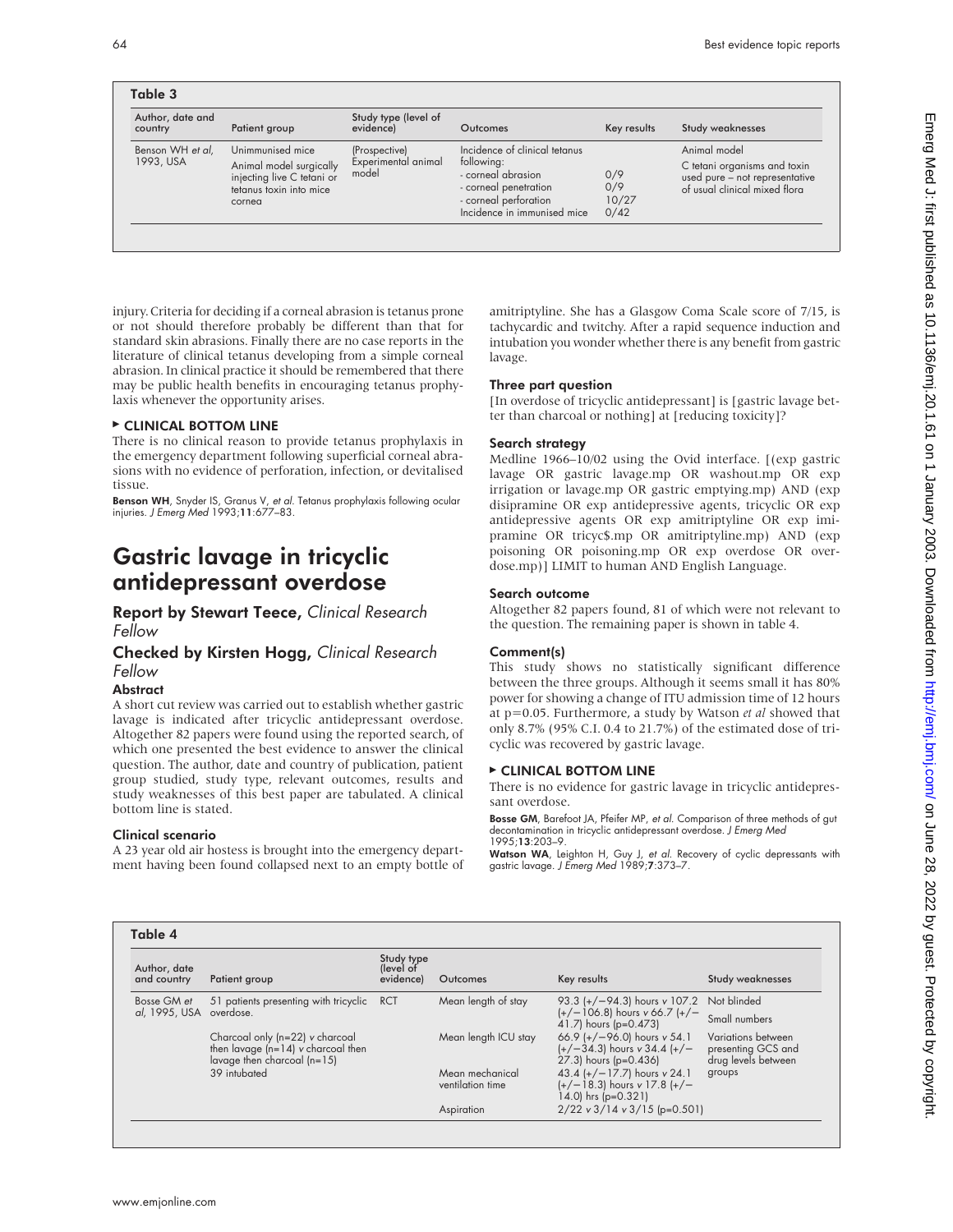# Treatment of uncomplicated subungual haematoma

## Report by Nicola Batrick, Specialist Registrar Checked by Kambiz Hashemi and Ramzi Freij, Consultants

## Abstract

A short cut review was carried out to establish whether nail removal and nail bed repair is better than simple trephining in patients with significant subungual haematoma. Altogether 312 papers were found using the reported search, of which four presented the best evidence to answer the clinical question. The author, date and country of publication, patient group studied, study type, relevant outcomes, results and study weaknesses of these best papers are tabulated. A clinical bottom line is stated.

### Clinical scenario

A patient attends the emergency department having sustained a crush injury to the tip of their right index finger. This has resulted in a painful subungual haematoma but no other significant fingertip injury.

### Three part question

In [a patient presenting with a sizeable uncomplicated subungual haematoma] is [removing the nail and repairing the nail bed laceration better than simple trephining] at [providing the best cosmetic and functional result]?

## Search strategy

Medline 1966–10/02 using the OVID interface. [subungual hematoma.mp OR nail bed laceration.mp OR nail bed injuries.mp OR exp NAILS/su] LIMIT to human AND English.

#### Search outcome

Altogether 312 papers were identified of which 308 were considered to be irrelevant or of insufficient quality for inclusion. The other four papers are shown in table 5.

## Comment(s)

It has been suggested that for subungual haematomas greater than 50% of the nail bed, the nail should be removed and the associated nail bed laceration repaired to ensure optimal cosmetic and functional results. However, there are insufficient clinical studies comparing treatment modalities to support this. It seems from the studies quoted that simple trephining of the nail in an uncomplicated subungual haematoma with no other significant finger tip injury gives good cosmetic and functional results.

## $\triangleright$  CLINICAL BOTTOM LINE

In both adults and children with a subungual haematoma with no other significant finger tip injury, treatment by trephining gives a good cosmetic and functional result.

Simon RR, Wolgin M. Subungual hematoma: Association with laceration requiring repair. A*m J Emerg Med* 1987;**5**:302–4.<br>**Seaberg DC**, Angelos WJ, Paris PM. Treatment of subungual hematomas with

nail trephination: A prospective study. Am J Emerg Med 1991;9:209-10. **Meek S**, White M. Subungual haematomas: is simple trephining enough? J<br>*Accid Emerg Med* 1998;**15**:269–71.

Roser SE, Gellman H. Comparison of nail bed repair versus nail trephination for subungual hematomas in children. J Hand Surg [Am] 1999;24:1166–70.

| Table 5                                 |                                                                                                                                                                                                                                                                                  |                                       |                                                             |                                                                                                                                                                                                              |                                                                                  |  |
|-----------------------------------------|----------------------------------------------------------------------------------------------------------------------------------------------------------------------------------------------------------------------------------------------------------------------------------|---------------------------------------|-------------------------------------------------------------|--------------------------------------------------------------------------------------------------------------------------------------------------------------------------------------------------------------|----------------------------------------------------------------------------------|--|
| Author, date<br>and country             | Patient group                                                                                                                                                                                                                                                                    | Study type<br>(level of<br>evidence)  | Outcomes                                                    | Key results                                                                                                                                                                                                  | Study weaknesses                                                                 |  |
| Simon RR and<br>Wolgin M,<br>1987, USA  | 47 consecutive patients presenting to an<br>emergency department with subunqual<br>haematoma >25% nail bed. +/- fracture of study<br>distal phalanx<br>Digital block, nail removed and lacerations<br>of nail bed greater than 2-3 mm repaired<br>using vicryl and nail replaced | Prospective<br>observational          | Association of<br>SUH size and<br>repairable<br>laceration. | 16/27 patients with haematoma<br>>50% had nail bed laceration<br>requiring repair                                                                                                                            | Often quoted paper<br>but no follow up of<br>patients and no<br>control group    |  |
|                                         | Seaberg DC et 48 patients presenting to an emergency<br>al, 1991, USA department with subungual haematoma<br>Nail and nail margin intact. $+/-$ distal<br>phalanx fracture<br>Electrocautery nail trephination<br>Follow up at least 6/12                                        | Prospective<br>observational<br>study | Pain relief,<br>infection and<br>cosmetic<br>appearance     | 94% follow up. All reported a<br>reduction in pain. No infective<br>complications or major nail<br>deformities regardless of SUH size<br>or fracture                                                         | Major nail<br>deformities not<br>clearly defined<br>No control group             |  |
| Meeks S and<br>White M.<br>1997, UK     | 123 patients presenting to emergency<br>departments treated by simple trephining<br>94 followed up for 5-13 months                                                                                                                                                               | Retrospective                         | Functional and<br>cosmetic<br>appearances                   | Excellent je no residual<br>abnormality or very good in 85%<br>of those followed up.<br>2% poor outcome caused by nail<br>splitting. Major nail abnormality<br>defined by Zook's criteria occurred<br>in 11% | Retrospective<br>Coding inadequate<br>No control group<br>Loss of patients to FU |  |
|                                         |                                                                                                                                                                                                                                                                                  |                                       | Infection                                                   | Infection in 5 patients. No<br>correlation between adverse<br>outcome and haematoma size.<br>presence of fracture or infection                                                                               |                                                                                  |  |
| Roser SE and<br>Gellman H,<br>1999, USA | 53 finger injuries in children with intact nail Sequential<br>and nail margin, +/- tuft fracture.                                                                                                                                                                                | study                                 | Cosmetic<br>deformity of nail<br>and functional<br>deficit  | Operative and non-operative- nil at No randomisation<br>long term FU                                                                                                                                         |                                                                                  |  |
|                                         | Formal nail bed repair v simple trephining/<br>conservative.<br>FU at least 4/12                                                                                                                                                                                                 |                                       | Infective<br>complications<br>Costs                         | No infective complications in either<br>group<br>Costs significantly higher in<br>operative group                                                                                                            |                                                                                  |  |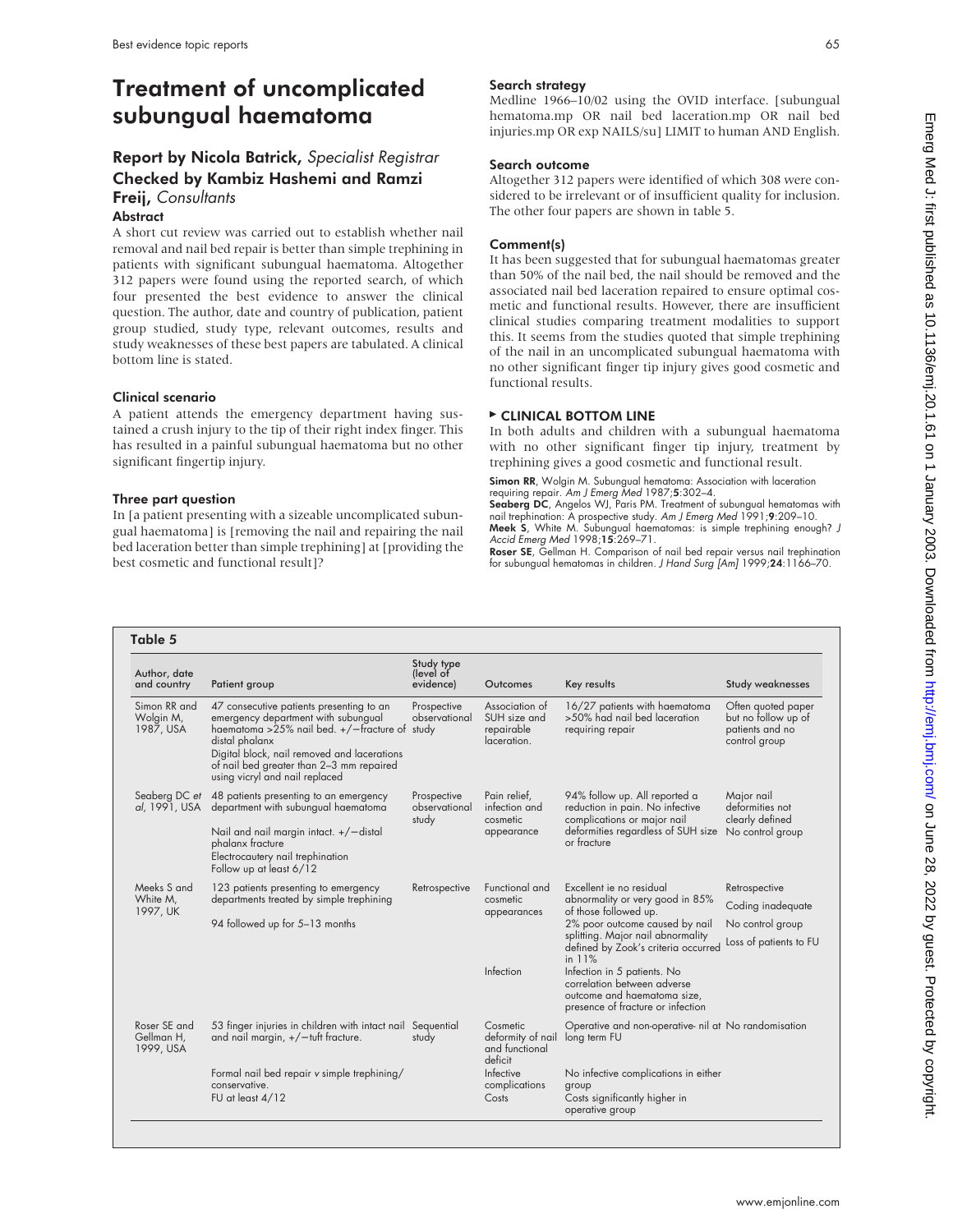# Use of sterile gloves in the treatment of simple wounds

## Report by Derek Keith Sage, East Anglian Trainees

## Checked by Jon Argall, Senior Clinical Fellow Abstract

A short cut review was carried out to establish whether the use of sterile gloves during the treatment of simple wounds reduces infections. Altogether 48 papers were found using the reported search, but none presented any evidence to answer the clinical question. More research is needed in this area and, in the mean time, local advice should be followed.

## Clinical scenario

A patient presents to the emergency department with a laceration to his left hand. The wound needs cleaning and suturing. You wonder whether sterile gloves are really necessary in the treatment of simple wounds.

## Three part question

In [patients with simple wounds] does the use of [sterile gloves rather than clean non-sterile gloves] produce less [wound infections]?

## Search strategy

Medline 1966–10/02 using the OVID interface. [exp "wounds and injuries" OR exp wounds, penetrating OR exp lacerations OR laceration.mp] AND [exp gloves, surgical OR exp gloves, protective OR glove.mp] AND [exp infection OR infection.mp OR exp focal infection OR exp surgical wound infection OR exp wound infection] LIMIT to human AND English.

### Search outcome

Altogether 48 papers were found none of which directly answered the question.

### Comment(s)

There seems to be no available evidence for the use of sterile gloves over clean non-sterile gloves in the treatment of simple traumatic wounds.

## $\triangleright$  CLINICAL BOTTOM LINE

It is arguably unethical to start using non-sterile gloves where the tradition has been to use sterile gloves but this is an area for potential research.

# Antibiotics in orbital floor fractures

## Report by Bruce Martin, Specialist Registrar Checked by Angaj Ghosh, Senior Clinical Fellow Abstract

A short cut review was carried out to establish whether prophylactic antibiotics are indicated in patients with undisplaced maxillary or orbital floor fractures. Altogether 214 papers were found using the reported search, but none presented any evidence to answer the clinical question. More research is needed in this area and, in the mean time, local advice should be followed.

## Clinical scenario

A 28 year old man presents to the emergency department with a punch injury to the left side of his face after a fracas. Clinical examination reveals no wound, but tenderness, bruising and swelling over the left infraorbital area. Radiological examination confirms the presence of fluid within the maxillary sinus, suggesting an undisplaced fracture of the orbital floor. You wonder whether you should prescribe him oral antibiotics to reduce the incidence of infection.

## Three part question

In [patients with undisplaced maxillary or orbital floor fractures] are [antibiotics better than no antibiotics] at [preventing infective complications]?

## Search strategy

Medline 1966–10/02 using the OVID interface. [(exp facial bones OR exp facial injuries OR facial.mp) AND (exp fractures OR exp maxillary fractures OR exp orbital fractures OR exp zygomatic fractures OR fracture\$.mp) AND (exp antibiotics OR antibiotic\$.mp)] LIMIT to human AND English.

## Search outcome

Altogether 214 papers were found of which all were of irrelevant or of insufficient quality.

## Comment(s)

The evidence in this field is clearly lacking. There are no trials of any kind looking at the incidence of infection in patients with undisplaced orbital floor fractures. There is clearly a need for further investigation into this area.

## $\triangleright$  CLINICAL BOTTOM LINE

Local advice should be followed.

# Contraindications to thrombolysis in patients taking coumarins

## Report by Andy Ashton, Senior Clinical Fellow Checked by Stewart Teece, Clinical Research Fellow

## **Abstract**

A short cut review was carried out to establish what level of INR was a contraindication to thrombolysis in patients taking warfarins. Altogether 296 papers were found using the reported search, but none presented any evidence to answer the clinical question. More research is needed in this area and, in the mean time, local advice should be followed.

### Clinical scenario

A 73 year old woman presents to the emergency department with chest pain. Her ECG shows left bundle branch block. She is taking warfarin for recurrent pulmonary emboli. Her INR is 2.7. While you look for her old notes to see if her left bundle branch block is new or not, you try to find out at what INR thrombolysis is contraindicated. Everyone gives you an answer, but the answers are all different. You wonder if there is any evidence to support any of the recommendations.

## Three part question

In [a patient with myocardial infarction who is anticoagulated] at what [INR] is [thrombolysis contraindicated]?

### Search strategy

Medline 1966–10/02 using the OVID interface. [exp urinary plasminogen activator OR exp thrombolytic therapy OR exp fibrinolysis OR exp tissue plasminogen activator OR exp fibrinolytic agents OR exp streptokinase OR thromboly\$.af OR streptokinase.af OR urokinase.af OR TPA.af OR (tissue adj5